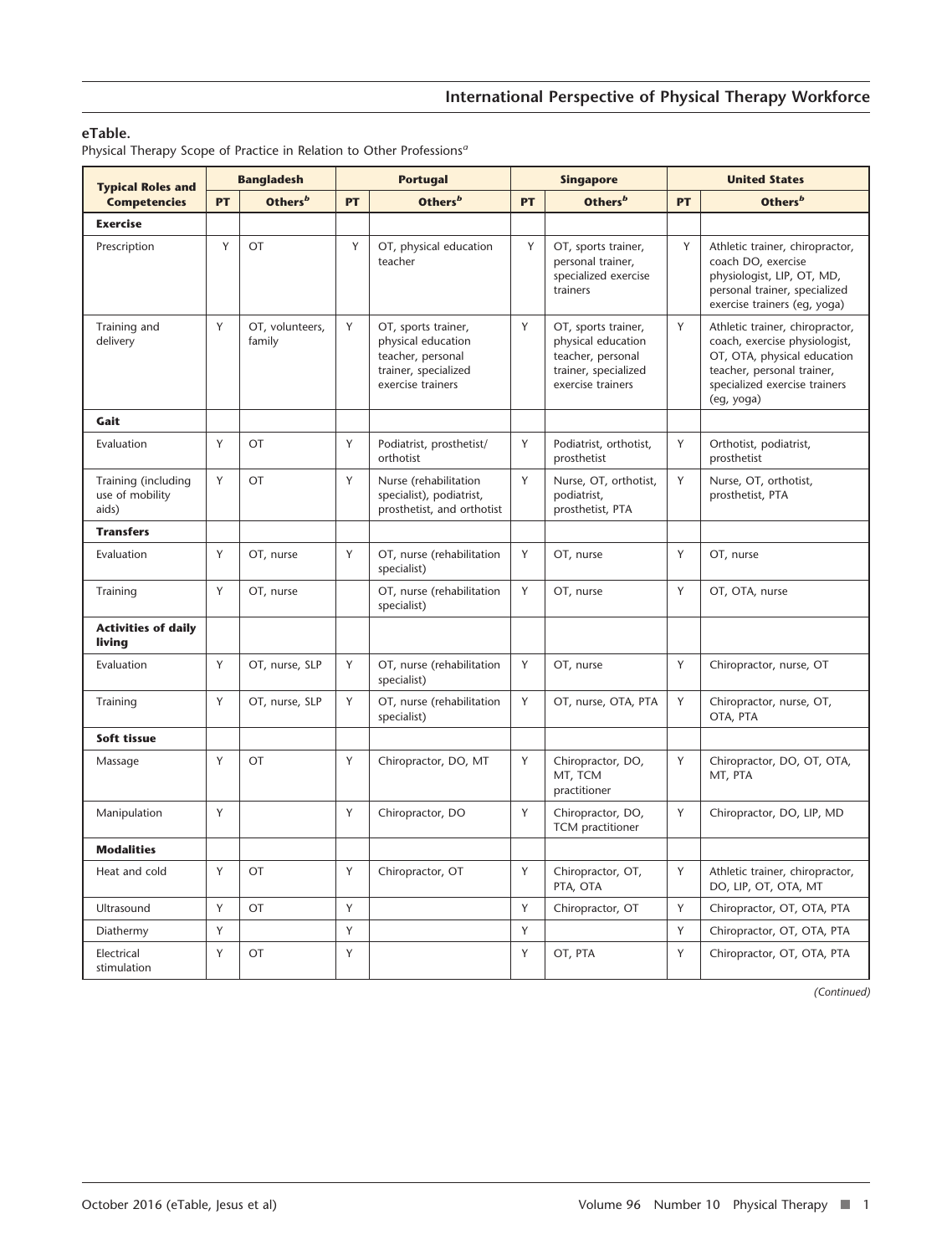# **International Perspective of Physical Therapy Workforce**

### **eTable.**

Continued

| <b>Typical Roles and</b><br><b>Competencies</b>                                      | <b>Bangladesh</b> |                     | <b>Portugal</b> |                                               | <b>Singapore</b> |                                                     | <b>United States</b> |                                                                        |
|--------------------------------------------------------------------------------------|-------------------|---------------------|-----------------|-----------------------------------------------|------------------|-----------------------------------------------------|----------------------|------------------------------------------------------------------------|
|                                                                                      | <b>PT</b>         | Others <sup>b</sup> | PT              | Others <sup>b</sup>                           | PT               | Others <sup>b</sup>                                 | PT                   | Others <sup>b</sup>                                                    |
| <b>Aids prescription</b>                                                             |                   |                     |                 |                                               |                  |                                                     |                      |                                                                        |
| Mobility aids                                                                        | Y                 | <b>MD</b>           | $\mathsf{L}$    | MD, OT (w/ch)                                 | Y                | Orthotist, OT(w/ch),<br>prosthetist                 | $L^c$                | DO, LIP, OT (w/ch), MD                                                 |
| Assistive devices                                                                    | Y                 | <b>OT</b>           | L               | MD, OT                                        | Y                | Orthotist, OT,<br>prosthetist                       | $L^c$                | DO, LIP, OT, MD                                                        |
| Orthotics                                                                            | L                 |                     | L               | MD, OT, podiatrist,<br>prosthetist, orthotist | $\vee$           | Orthotist, OT,<br>podiatrist                        | $L^{c,d}$            | DO, OT, LIP, MD, orthotist,<br>pedorthist podiatrist                   |
| Prosthetics                                                                          | N                 |                     | $\mathsf{N}$    | MD, prosthetist,<br>orthotist                 | V                | DO, MD, prosthetist                                 | $L^{c,d}$            | DO, LIP, OT, MD, podiatrist,<br>prosthetist                            |
| <b>Aids construction</b>                                                             |                   |                     |                 |                                               |                  |                                                     |                      |                                                                        |
| Orthotics                                                                            | L                 | OT                  | Y               | OT, prosthetist, orthotist                    | $\vee$           | OT, podiatrist,<br>orthotist                        | Y                    | OT, orthotist, podiatrist                                              |
| Prosthetics                                                                          | N                 | OT                  | $\mathsf{N}$    | Prosthetist, orthotist                        | V                | Prosthetist                                         | Y                    | OT, prosthetist                                                        |
| Aids fitting and<br>training                                                         |                   |                     |                 |                                               |                  |                                                     |                      |                                                                        |
| Mobility aids                                                                        | Y                 | OT                  | Y               | OT                                            | Y                | Nurse, orthotist, OT<br>(w/ch), prosthetist,<br>PTA | Υ                    | OT, OTA, PTA                                                           |
| Assistive devices                                                                    | Y                 | OT                  | Y               | OT                                            | Y                | OT, prosthetist                                     | Y                    | Nurse (selected devices, [eq,<br>raised toilet seat]), OT, OTA,<br>PTA |
| Orthotics                                                                            | $\vee$            | <b>OT</b>           | Y               | OT, podiatrist,<br>prosthetist, orthotist     | Y                | Orthotist, OT,<br>podiatrist                        | Y                    | Orthotist, OT, OTA,<br>pedorthist, podiatrist, PTA                     |
| Prosthetics                                                                          | Y                 | OT                  | Y               | OT, prosthetist, orthotist                    | Y                | Prosthetist, OT                                     | Y                    | OTA, OT, prosthetist, PTA                                              |
| <b>Advanced</b><br>practices                                                         |                   |                     |                 |                                               |                  |                                                     |                      |                                                                        |
| Iontophoresis                                                                        | N                 |                     | L               | <b>MD</b>                                     | Г                | <b>MD</b>                                           | Г                    | Chiropractor, OT, OTA, PTA                                             |
| Trigger point-dry<br>needling                                                        | N                 | <b>MD</b>           | $\mathsf{N}$    | <b>MD</b>                                     | N                | Acupuncturist, DO,<br>TCM practitioner              | Y                    | Acupuncturist, chiropractor,<br>DO, LIP, MD                            |
| Injections                                                                           | N                 | <b>MD</b>           | $\mathsf{N}$    | MD, nurse                                     | N                | <b>MD</b>                                           | N                    | DO, LIP, MD                                                            |
| Order imaging                                                                        | N                 | <b>MD</b>           | N               | <b>MD</b>                                     | Ν                | <b>MD</b>                                           | $M^{d,e}$            | Chiropractor, <sup>f</sup> DO, LIP, MD                                 |
| Order laboratory<br>tests                                                            | N                 | <b>MD</b>           | N               | <b>MD</b>                                     | N                | <b>MD</b>                                           | $M^{d,e}$            | DO, LIP, MD                                                            |
| Order medications                                                                    | N                 | <b>MD</b>           | $\mathsf{N}$    | <b>MD</b>                                     | N                | <b>MD</b>                                           | $M^{d,e}$            | DO, LIP, MD                                                            |
| Order other<br>rehabilitation<br>services (eq,<br>rehabilitation MD<br>consultation) | L                 | <b>MD</b>           | $\mathsf{L}$    | <b>MD</b>                                     | L                | <b>MD</b>                                           | L                    | DO, LIP, MD                                                            |
| "Diagnose" diseases<br>for official purposes                                         | N                 | <b>MD</b>           | N               | <b>MD</b>                                     | N                | <b>MD</b>                                           | M                    | DO, LIP, MD                                                            |

*(Continued)*